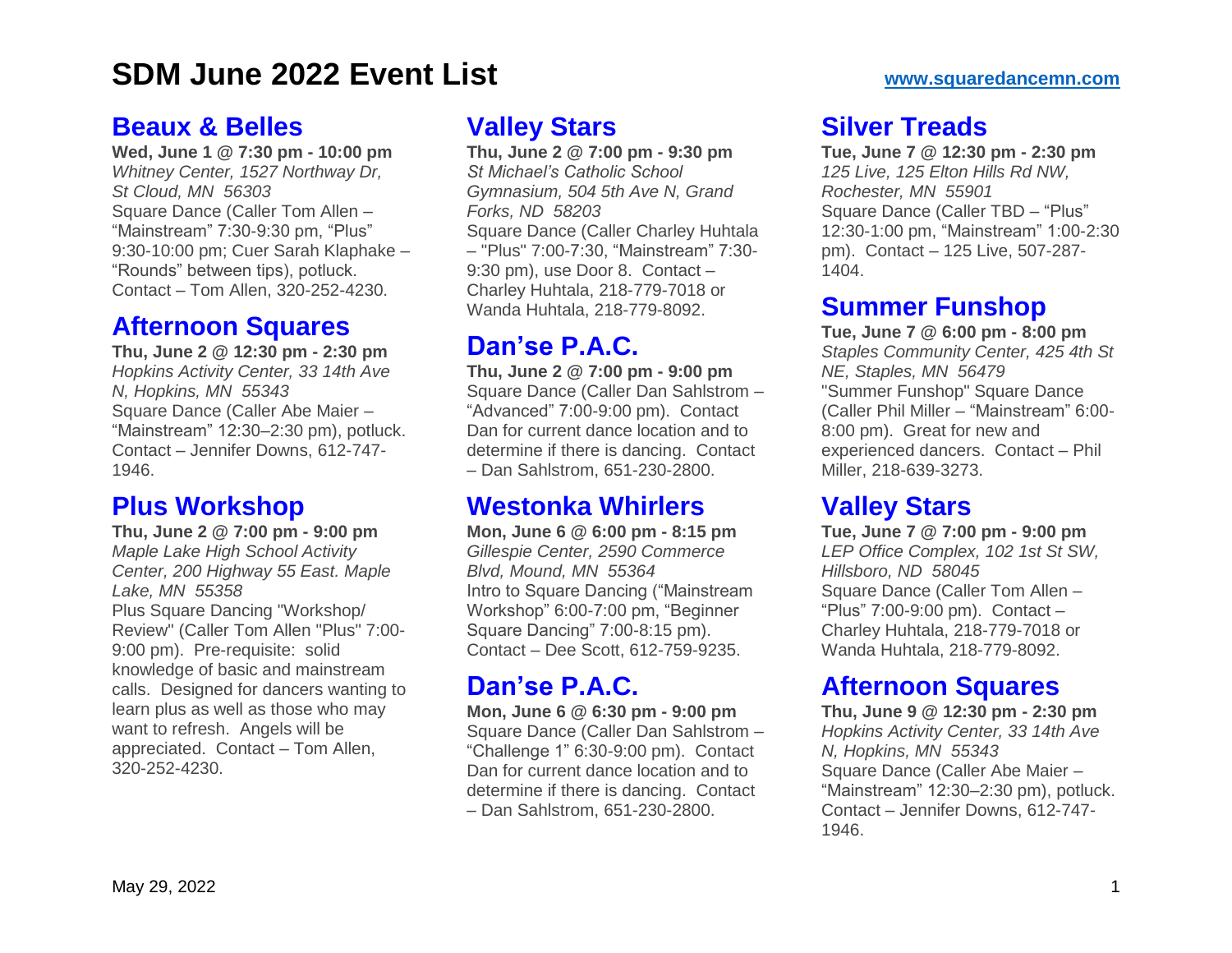#### **Wadena [Whirlaways](https://www.squaredancemn.com/?tribe_events=wadena-whirlaways-130)**

**Thu, June 9 @ 7:30 pm - 10:00 pm** *Staples Community Center, 425 4th St NE, Staples, MN 56479* Square Dance (Caller Larry Johansen – "Plus" 7:30-8:00 pm, "Mainstream" 8:00-10:00 pm; Cuer Donna Stone – "Rounds" between tips), potluck. Contact – Audrey Boyd, 218-472-3353, or Kathy Achermann, 218-820-2843.

# **MN State [Convention](https://www.squaredancemn.com/?tribe_events=mn-convention)**

**Thu, June 9 @ 7:30 pm - 10:00 pm** *Breezy Point Resort, 9252 Breezy Point Dr, Breezy Point, MN 56472* "Trail's End" 70th Minnesota State Square and Round Dance Convention (area callers and cuers - 7:30-10:00 pm). Contact – Dan or Janet Sahlstrom, 651-230-2800.

## **MN State [Convention](https://www.squaredancemn.com/?tribe_events=mn-state-convention-15)**

**Fri, June 10 @ 2:00 pm - 11:00 pm** *Breezy Point Resort, 9252 Breezy Point Dr, Breezy Point, MN 56472* "Fun & Cheers for 70 Years" 70th Minnesota State Square and Round Dance Convention (Featured Caller Mike Seastrom and Featured Cuers Larry and Susan Sperry – 2:00-5:00 pm and 7:00-11:00 pm). Contact – Dan or Janet Sahlstrom, 651-230- 2800.

# **MN State [Convention](https://www.squaredancemn.com/?tribe_events=mn-state-convention-16)**

**Sat, June 11 @ 9:30 am - 11:00 pm** *Breezy Point Resort, 9252 Breezy Point Dr, Breezy Point, MN 56472* "Fun & Cheers for 70 Years" 70th Minnesota State Square and Round Dance Convention (Featured Caller Mike Seastrom and Featured Cuers Larry & Susan Sperry  $-9:30$  am  $-5:00$ pm and 7:00-11:00 pm). Contact – Dan or Janet Sahlstrom, 651-230- 2800.

#### **MN State [Convention](https://www.squaredancemn.com/?tribe_events=mn-state-convention-17)**

**Sun, June 12 @ 9:30 am - 12:00 pm** *Breezy Point Resort, 9252 Breezy Point Dr, Breezy Point, MN 56472* "Fun & Cheers for 70 Years" 70th Minnesota State Square and Round Dance Convention (Featured Caller Mike Seastrom and Featured Cuers Larry and Susan Sperry – 9:30 am – 12:00 pm). Contact – Dan or Janet Sahlstrom, 651-230-2800.

# **Pairs & [Squares](https://www.squaredancemn.com/?tribe_events=pairs-squares-123)**

**Sun, June 12 @ 7:00 pm - 9:00 pm** *Battle Lake Senior Center, 205 Main St W, Battle Lake, MN 56515* Square Dance (7:00-9:00 pm), potluck finger foods. Contact – Bonnie Lutz, 218-948-2347.

# **[Westonka](https://www.squaredancemn.com/?tribe_events=westonka-whirlers-271) Whirlers**

**Mon, June 13 @ 6:00 pm - 8:15 pm** *Gillespie Center, 2590 Commerce Blvd, Mound, MN 55364* Intro to Square Dancing ("Mainstream Workshop" 6:00-7:00 pm, "Beginner Square Dancing" 7:00-8:15 pm). Contact – Dee Scott, 612-759-9235.

# **[Dan'se](https://www.squaredancemn.com/?tribe_events=danse-p-a-c-372) P.A.C.**

**Mon, June 13 @ 6:30 pm - 9:00 pm** Square Dance (Caller Dan Sahlstrom – "Challenge 1" 6:30-9:00 pm). Contact Dan for current dance location and to determine if there is dancing. . Contact – Dan Sahlstrom, 651-230- 2800.

# **L & M [Squares](https://www.squaredancemn.com/?tribe_events=l-m-squares-154)**

**Tue, June 14 @ 7:00 pm - 9:30 pm** *Community Action Program/Lakes & Prairies, 861 Belsly Blvd, Moorhead, MN 56560*

"Flag Day" Square Dance (Caller Tom Manning – "Mainstream" 7:00-9:30 pm; Cuer Bernadette McNeil – "Rounds" and "Lines" between tips). Contact – LuWayne Barnes, 701-541-0605.

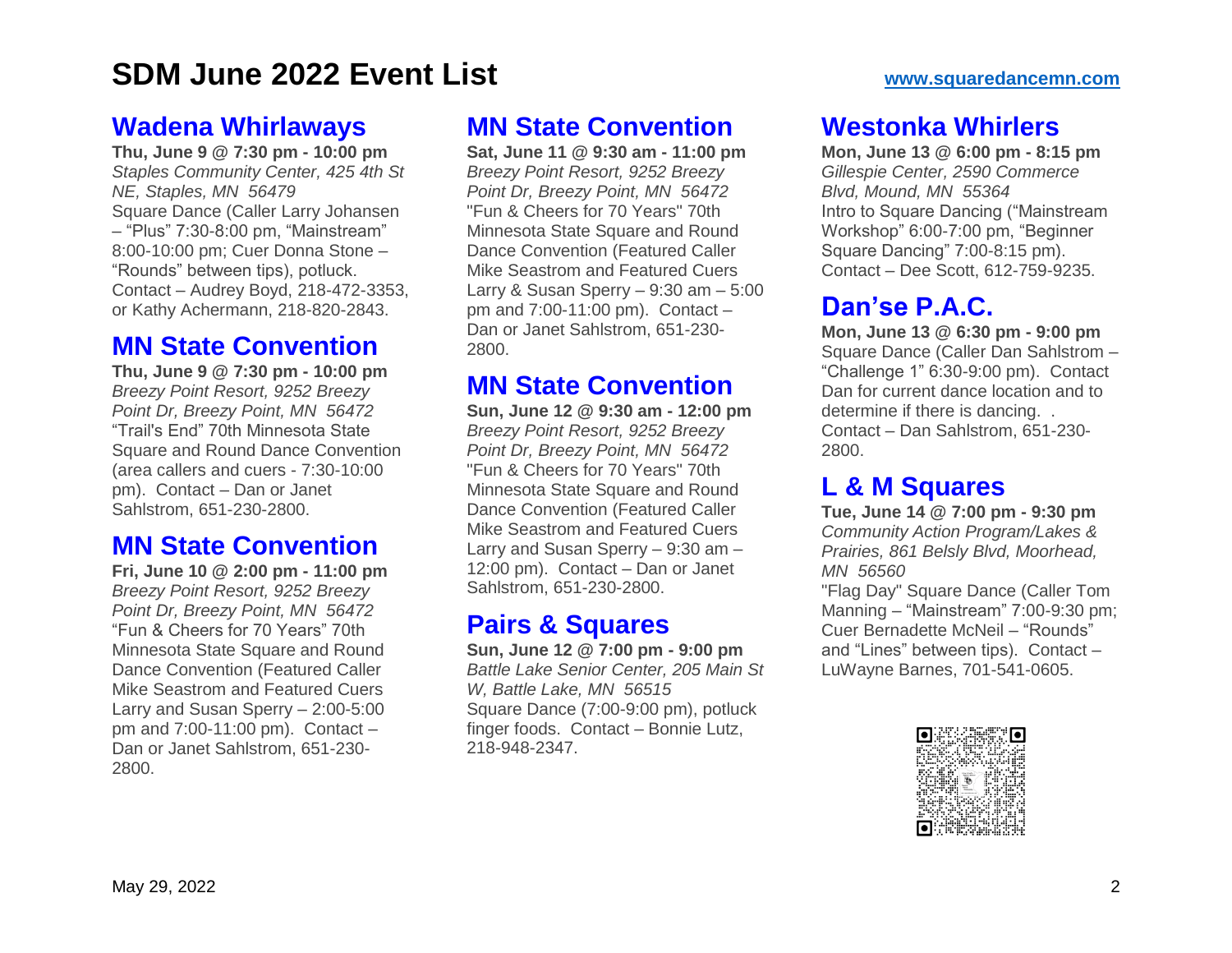#### **Amour [Rounds](https://www.squaredancemn.com/?tribe_events=amour-rounds-82)**

**Tue, June 14 @ 7:00 pm - 9:00 pm** *Hopkins Activity Center, 33 14th Ave N, Hopkins, MN 55343* "Round Dancing for all to Enjoy" Round Dance (Cuer Ken LaBau – "Rounds" 7:00-9:00 pm). Contact – Ken LaBau, 763-295-5602.

#### **[Beaux](https://www.squaredancemn.com/?tribe_events=beaux-belles-189) & Belles**

**Wed, June 15 @ 7:30 pm - 10:00 pm** *Whitney Center, 1527 Northway Dr, St Cloud, MN 56303* "Red, White & Blue (Flag Day)" Square Dance (Caller Tom Allen – "Mainstream" 7:30-9:30 pm, "Plus" 9:30-10:00 pm; Cuer Sarah Klaphake – "Rounds" between tips), potluck. Contact – Tom Allen, 320-252-4230.

## **[Afternoon](https://www.squaredancemn.com/?tribe_events=afternoon-squares-320) Squares**

**Thu, June 16 @ 12:30 pm - 2:30 pm** *Hopkins Activity Center, 33 14th Ave N, Hopkins, MN 55343* Square Dance (Caller Abe Maier – "Mainstream" 12:30–2:30 pm), potluck. Contact – Jennifer Downs, 612-747-1946.

## **[Dan'se](https://www.squaredancemn.com/?tribe_events=danse-p-a-c-374) P.A.C.**

**Thu, June 16 @ 7:00 pm - 9:00 pm** Square Dance (Caller Dan Sahlstrom – "Advanced" 7:00-9:00 pm). Contact Dan for current dance location and to determine if there is dancing. Contact – Dan Sahlstrom, 651-230-2800.

# **[Westonka](https://www.squaredancemn.com/?tribe_events=westonka-whirlers-204) Whirlers**

**Sat, June 18 @ 7:00 am - 9:15 pm** *Grandview Middle School, 1881 Commerce Blvd, Mound, MN 55364* Westonka Whirlers "Canary" Square Dance (Potluck dinner 6:20 pm; Caller Tom Allen - "Plus" 7:00-7:30 pm, "Mainstream" 7:30-9:15 pm; Cuer Sarah Klaphake "Rounds" between tips), Includes amateur night - all new callers admitted free and invited to do a singing call; potluck treat table all evening. Contact – Dee Scott, 612- 759-9235.

# **[Westonka](https://www.squaredancemn.com/?tribe_events=westonka-whirlers-272) Whirlers**

**Mon, June 20 @ 6:00 pm - 8:15 pm** *Gillespie Center, 2590 Commerce Blvd, Mound, MN 55364* Intro to Square Dancing ("Mainstream Workshop" 6:00-7:00 pm, "Beginner Square Dancing" 7:00-8:15 pm). Contact – Dee Scott, 612-759-9235.

# **[Dan'se](https://www.squaredancemn.com/?tribe_events=danse-p-a-c-376) P.A.C.**

**Mon, June 20 @ 6:30 pm - 9:00 pm** Square Dance (Caller Dan Sahlstrom – "Challenge 1" 6:30-9:00 pm). Contact Dan for current dance location and to determine if there is dancing. Contact – Dan Sahlstrom, 651-230-2800.

# **County Line [Squares](https://www.squaredancemn.com/?tribe_events=county-line-squares-181)**

**Mon, June 20 @ 7:00 pm - 9:00 pm** *Monticello Middle School, 800 Broadway St E, Monticello, MN 55362* County Line Squares "Workshop" Square Dance (Caller Abe Maier – "Mainstream" 7:00-9:00 pm). Door 20, East Entrance. Contact – Michelle Neutz, 320-420-9444.

# **Silver [Treads](https://www.squaredancemn.com/?tribe_events=silver-treads-306)**

**Tue, June 7 @ 12:30 pm - 2:30 pm** *125 Live, 125 Elton Hills Rd NW, Rochester, MN 55901* Square Dance (Caller TBD – "Plus" 12:30-1:00 pm, "Mainstream" 1:00-2:30 pm). Contact – 125 Live, 507-287- 1404.

# **National [Convention](https://www.squaredancemn.com/?tribe_events=national-convention-5)**

#### **Wed, June 22**

*Old National Events Plaza, 715 Locust St, Evansville, IN 44708* "Down by the River" 71st National Square Dance Convention. Contact – Richard or Nancy Fulaytar, 765-662- 2553.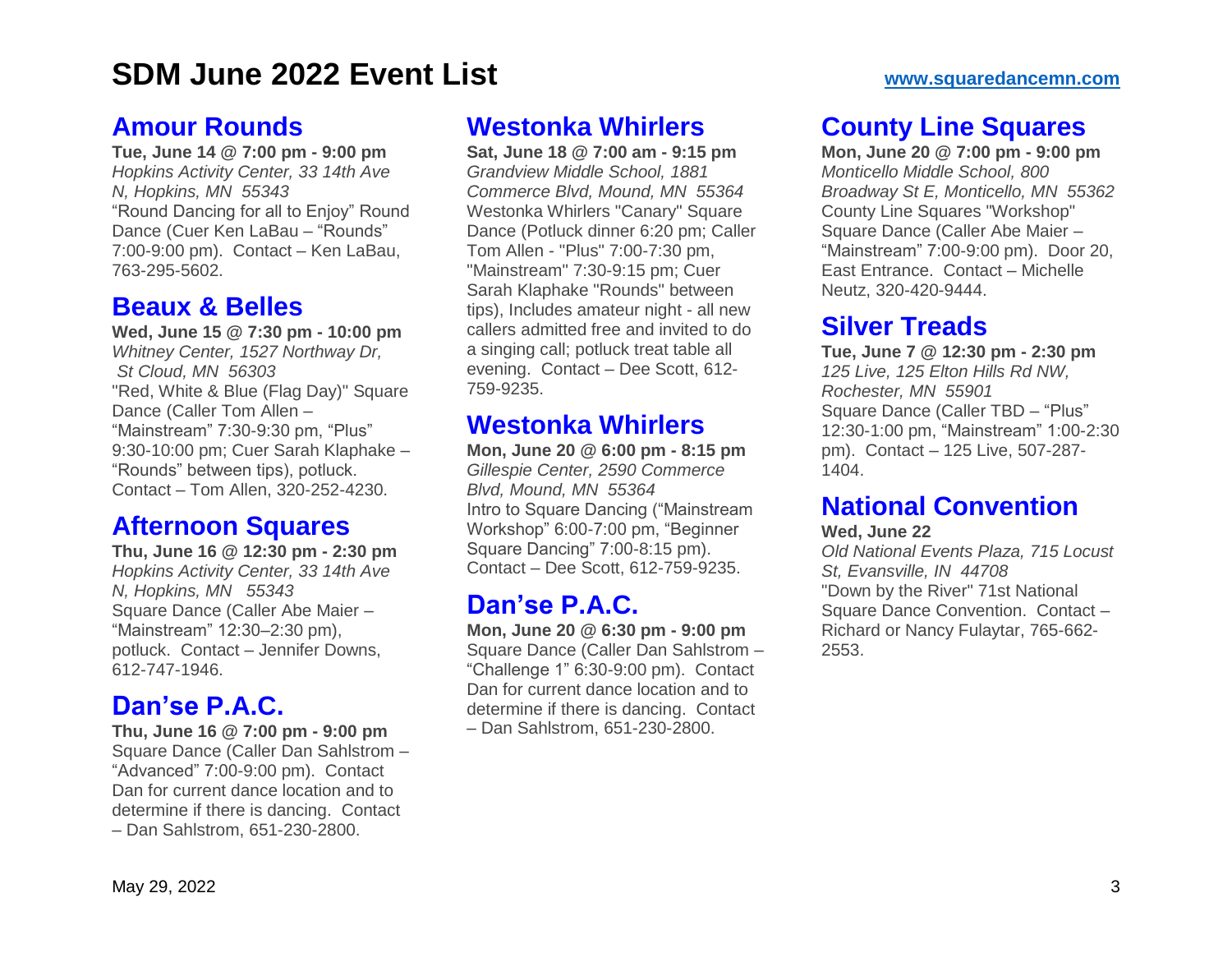## **ETTA Square & [Rounds](https://www.squaredancemn.com/?tribe_events=etta-square-rounds-69)**

**Wed, June 22 @ 7:30 pm - 9:30 pm** *Whitney Center, 1527 Northway Dr, St Cloud, MN 56303* Square Dance (Caller Tom Allen – "Plus" 7:30-9:30 pm; Cuer Sarah Klaphake – "Rounds" between tips), potluck. Contact – Tom Allen, 320- 252-4230.

## **National [Convention](https://www.squaredancemn.com/?tribe_events=national-convention-5)**

**Thu, June 23**

*Old National Events Plaza, 715 Locust St, Evansville, IN 44708* "Down by the River" 71st National Square Dance Convention. Contact – Richard or Nancy Fulaytar, 765-662- 2553.

## **[Afternoon](https://www.squaredancemn.com/?tribe_events=afternoon-squares-321) Squares**

**Thu, June 23 @ 12:30 pm - 2:30 pm** *Hopkins Activity Center, 33 14th Ave N, Hopkins, MN 55343* Square Dance (Caller Abe Maier – "Mainstream" 12:30–2:30 pm), potluck. Contact – Jennifer Downs, 612-747-1946.

## **Wadena [Whirlaways](https://www.squaredancemn.com/?tribe_events=wadena-whirlaways-143)**

**Thu, June 23 @ 7:30 pm - 9:30 pm** *Wadena County Fairgrounds, 400 Ash Ave NW, Wadena, MN 56482* "County Fair Nite" Square Dance (Caller Larry Johansen – "Plus" 7:30- 8:00 pm, "Mainstream" 8:00-9:30pm). Contact – Audrey Boyd, 218-472-3353, or Kathy Achermann, 218-820-2843.

# **National [Convention](https://www.squaredancemn.com/?tribe_events=national-convention-5)**

**Fri, Jun 24**

*Old National Events Plaza, 715 Locust St, Evansville, IN 44708* "Down by the River" 71st National Square Dance Convention. Contact – Richard or Nancy Fulaytar, 765-662- 2553.

# **National [Convention](https://www.squaredancemn.com/?tribe_events=national-convention-5)**

#### **Sat, Jun 25**

*Old National Events Plaza, 715 Locust St, Evansville, IN 44708* "Down by the River" 71st National Square Dance Convention. Contact – Richard or Nancy Fulaytar, 765-662- 2553.

## **Dakota [Squares](https://www.squaredancemn.com/?tribe_events=dakota-squares-30)**

**Sun, June 26 @ 3:00 pm - 5:30 pm** *Faith United Methodist Church, 1530 Oakdale Ave, West St Paul, MN 55118* Square Dance (Caller Larry Fruetel – "Plus" 3:00-3:30 pm, "Mainstream" 3:30-5:30 pm; Line Dance Leader Beth Boatz - "Lines" between tips), potluck treat table of pre-packaged finger food. Contact – Darwin Steffen, 651-683- 2925.

# **Pairs & [Squares](https://www.squaredancemn.com/?tribe_events=westonka-whirlers-244)**

**Sun, June 26 @ 7:00 pm - 9:00 pm** *Battle Lake Senior Center, 205 Main St W, Battle Lake, MN 56515* Square Dance (7:00-9:00 pm), potluck finger foods. Contact – Bonnie Lutz, 218-948-2347.

# **[Westonka](https://www.squaredancemn.com/?tribe_events=westonka-whirlers-273) Whirlers**

**Mon, June 27 @ 6:00 pm - 8:15 pm** *Gillespie Center, 2590 Commerce Blvd, Mound, MN 55364* Intro to Square Dancing ("Mainstream Workshop" 6:00-7:00 pm, "Beginner Square Dancing" 7:00-8:15 pm). Contact – Dee Scott, 612-759-9235.